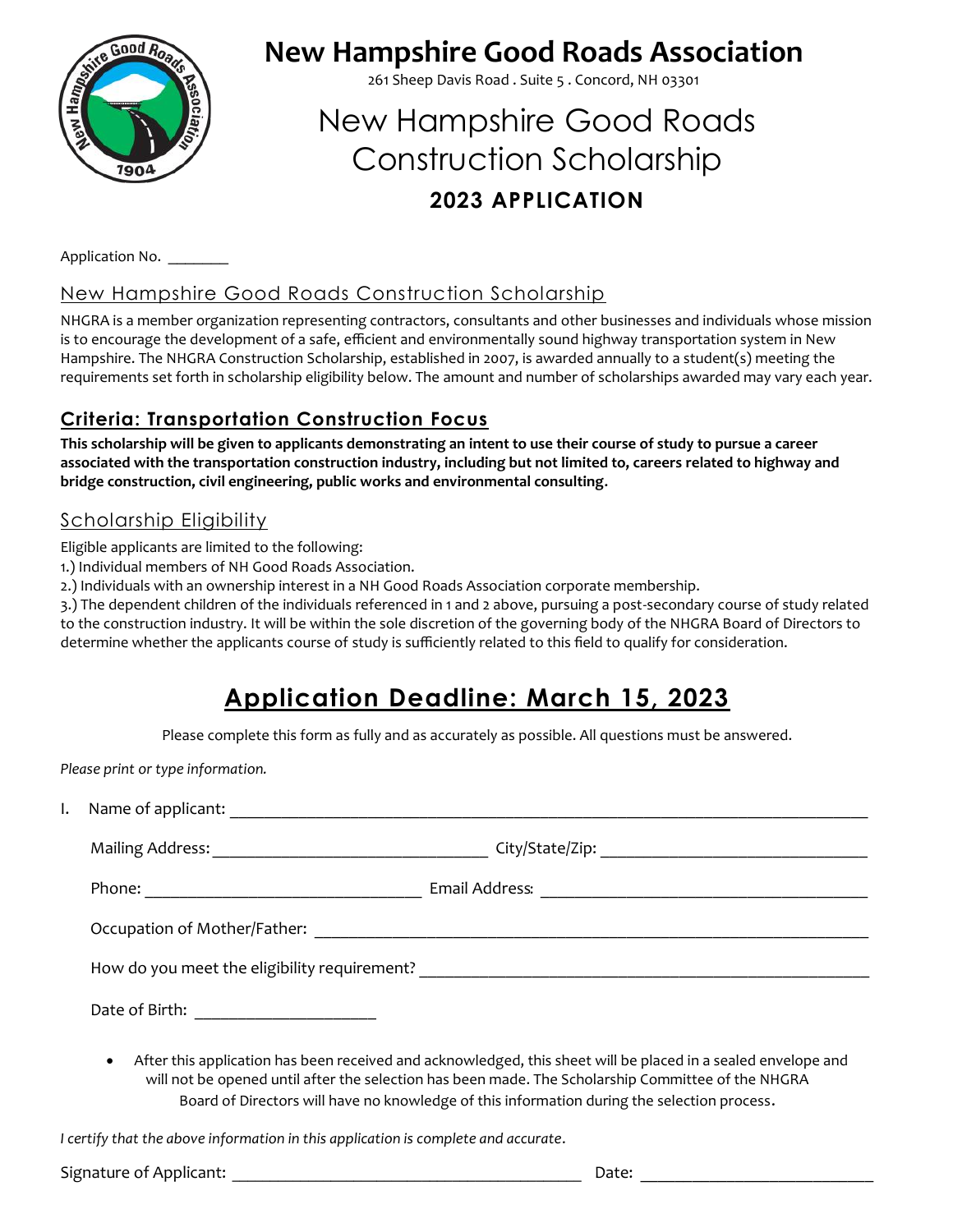| New Hampshire Good Roads Association Construction Scholarship • 2023 Application • Page Two                                                                                                        |
|----------------------------------------------------------------------------------------------------------------------------------------------------------------------------------------------------|
| Application No. ___________                                                                                                                                                                        |
| Please print or type information -                                                                                                                                                                 |
| II. GENERAL INFORMATION                                                                                                                                                                            |
|                                                                                                                                                                                                    |
|                                                                                                                                                                                                    |
| If you have already graduated, briefly describe what you have been doing since you left high school: _________                                                                                     |
| ,我们也不能在这里的时候,我们也不能在这里的时候,我们也不能在这里的时候,我们也不能会在这里的时候,我们也不能会在这里的时候,我们也不能会在这里的时候,我们也不<br>Name and address of school you intend to enroll in for the next academic year: _______________________________ |
| Have you been accepted? __________________ How long is this course of study? _________________________________                                                                                     |
|                                                                                                                                                                                                    |
| What honors, awards, prizes, distinctions or other scholarships have you received? ___________________________                                                                                     |
|                                                                                                                                                                                                    |
| Describe any group activities in the community in which you have participated, and list offices held in organizations:                                                                             |
|                                                                                                                                                                                                    |
|                                                                                                                                                                                                    |
|                                                                                                                                                                                                    |
|                                                                                                                                                                                                    |
|                                                                                                                                                                                                    |
|                                                                                                                                                                                                    |
|                                                                                                                                                                                                    |